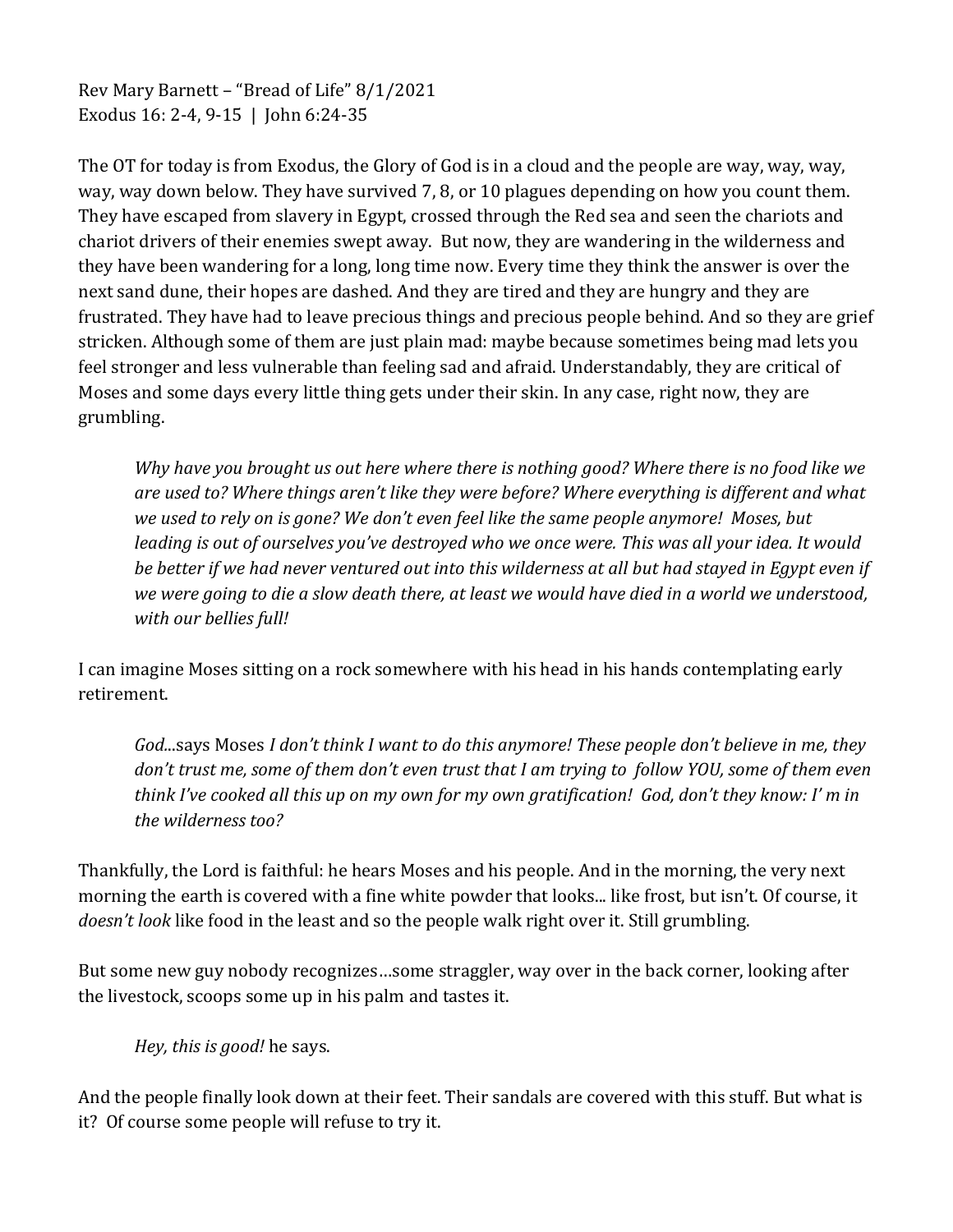*How do we know for sure this is food? It could be dangerous. It could carry disease. My great grandfather died from eating something white someone says!*

And they close in on themselves, they close rank and well… some of them do die. But way over there, a child calls out with joy.

*Wow* she says. *This stuff is weirdly delicious. It fills my belly. It tastes like wafers made with coriander and honey.*

And eventually they gather it up by the arm load. They decide to trust this gift they have been given. And they eat of it. They eat of it and find sustenance from it, even though it is different, even though they aren't sure what they will feel like afterwards or what the unintended consequences may be, even though no one, not even Moses can predict the future. Even though there is always a risk involved. They trust their leader. And they trust God and they trust this gift in its strange packaging. Even though this gift does not look like what they wanted. And it does not look like something they have ever wanted before. They trust it and they ingest it and it nourishes them and it helps them survive and that is enough. And so they are able to continue on their way, into the wilderness of the future, where nothing will be exactly like it was before... ever.

This made me think of so many things this week as did the Gospel story it is paired with:

In John's Gospel, Jesus and his disciples have finished feeding the 5,000 and as night falls they have managed to slip away from the crowd. They have made their way independently across the sea to Capernum. I imagine they are all looking for some space... some alone time, some R & R. Feeding 5,000 people with 5 loaves and two fish must take a lot out of a person, whoever you are. And Jesus and the disciples need some rest.

But the crowd is frantic.

*Where did they go, why have they left us, It's morning and we are hungry again!*

And the crowd follows them all the way across the sea. They spy Jesus walking up a hill.

*Jesus! Jesus!* they call... *Wait up*! *How did you do that, Jesus? How did you feed 5,000 people with only 5 loaves and 2 fish?! We need to know! Show us again so that we might really believe in you this time.*

## And Jesus keeps walking but says over his shoulder,

*Look, you are merely looking for more bread! The real miracle is the miracle you don't recognize. The one you are trampling underfoot with your bellyaching. This the bread which is eternal which will not only fill your bellies but save your life.*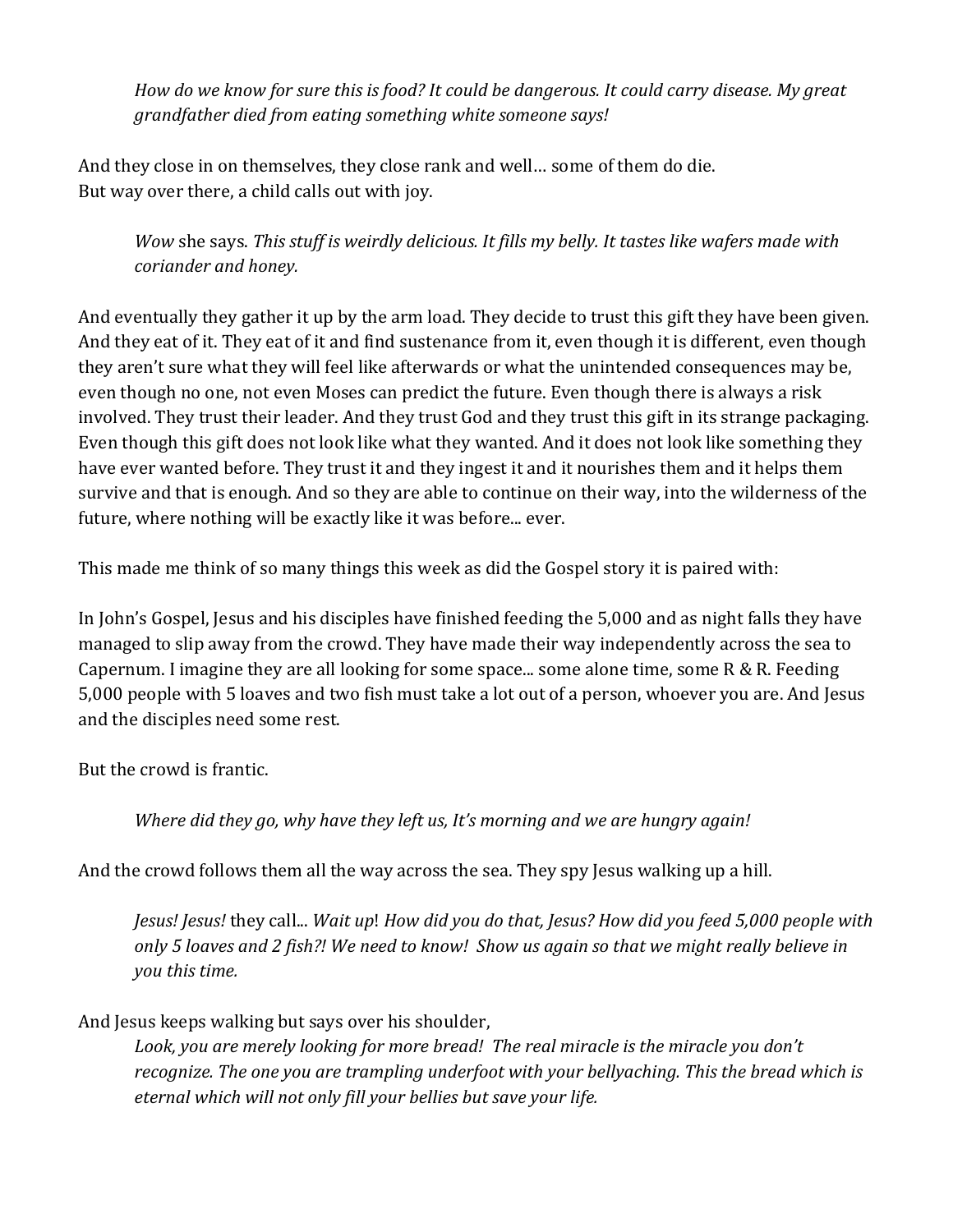*Well...maybe*, they say. *But that's a bit of a stretch, isn't it? We aren't sure about that. A good breakfast would be nice.*

## And Jesus keeps walking.

*Hey, Jesus...wait up….you've got to admit: That was pretty amazing what you did w the bread back there, right? Give us another sign like that! So that we might REALLY trust you Yes, like the way the people finally learned to trust Moses in the wilderness 12 centuries ago, in the old story, when Moses gave them that flaky stuff to eat: what was it called…*

## And Jesus says,

*That wasn't Moses. It was God. And that wasn't just bread but eternal life. Life, Life, Life! For this community and for the whole world.*

And there is some silence while they tried to digest *that.*

*Ok ok* they say finally. W*e get it. That's the ticket. That is what we want. Give it to us.*

And Jesus takes a big deep breath (Father help me he says under his breath.) And then turns and looks at them. *I am the bread of life* **he says, reaching his cupped hands forward as if in offering. And His offering mirrors exactly what we do when we reach up our hands for the Eucharist. The Body of Christ. The bread of heaven. And that is how close Jesus is to us today. And each and every day.**

I had an experience this week: an ordinary experience, on a very ordinary not so great, kind of bad day. I was in a very ordinary kind of bad mood: my husband was working 24/7 and my kids had other things going on and even my babysitter seemed to be getting on better with the dog and my shoulder had started hurting again and as I walked into my PT appointment I was getting a bit grumbly. And then it seemed I was kind of routinely ignored by my physical therapist, who seemed to have other better clients and more important things to do and walking home I felt SO flustered and out of sorts. *Where can I get what I need*? I thought, *How can I shake this mood!*

I felt as if my mind was literally flipping around inside my head, trying to find something solid to hold onto. I imagined reaching up vertically to God but... nuthin. I looked for beauty but... cars were whizzing past.. .nuthin. I imagined reaching out horizontally to my wonderful family and friends but I couldn't quite latch on. I kept coming up empty handed. As if I was grasping at straws. I was so completely frustrated with myself, that I shut my eyes for a second…

*Jesus*! I muttered under my breath. And then there he was. Right in front of me. *I am the bread of life* he said. And I landed.